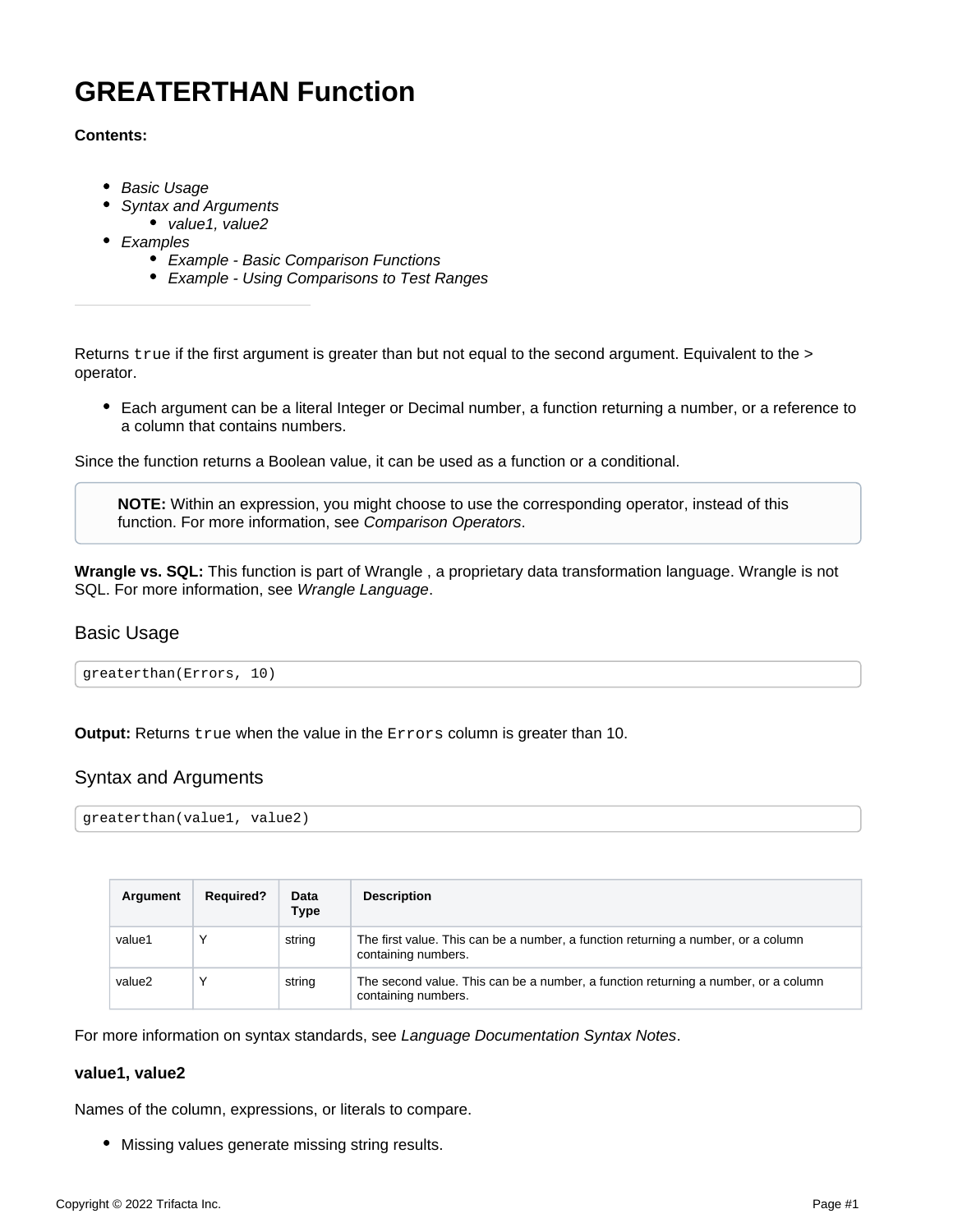## **Usage Notes:**

| <b>Required?</b> | Data Type                                                              | <b>Example Value</b> |
|------------------|------------------------------------------------------------------------|----------------------|
| Yes              | Column reference, function, or numeric or String value $\mid$ myColumn |                      |

# <span id="page-1-0"></span>Examples

**Tip:** For additional examples, see [Common Tasks](https://docs.trifacta.com/display/AWS/Common+Tasks).

# <span id="page-1-1"></span>**Example - Basic Comparison Functions**

This example illustrates the comparison functions in Trifacta®.

#### **Functions**:

| Item                                       | <b>Description</b>                                                                                                        |
|--------------------------------------------|---------------------------------------------------------------------------------------------------------------------------|
| <b>LESSTHAN Function</b>                   | Returns true if the first argument is less than but not equal to the second argument. Equivalent to the <<br>operator.    |
| LESSTHANEQUAL Function                     | Returns $true$ if the first argument is less than or equal to the second argument. Equivalent to the $\le$ =<br>operator. |
| <b>EQUAL Function</b>                      | Returns $true$ if the first argument is equal to the second argument. Equivalent to the = operator.                       |
| NOTEQUAL Function                          | Returns $true$ if the first argument is not equal to the second argument. Equivalent to the $\le$ > or ! =<br>operator.   |
| <b>GREATERTHAN Function</b>                | Returns true if the first argument is greater than but not equal to the second argument. Equivalent to the<br>operator.   |
| <b>GREATERTHANEQUAL</b><br><b>Function</b> | Returns $true$ if the first argument is greater than or equal to the second argument. Equivalent to the $>=$<br>operator. |

#### **Source:**

| colA           | colB |
|----------------|------|
| 1              | 11   |
| 2              | 10   |
| 3              | 9    |
| 4              | 8    |
| 5              | 7    |
| 6              | 6    |
| $\overline{7}$ | 5    |
| 8              | 4    |
| 9              | 3    |
| 10             | 2    |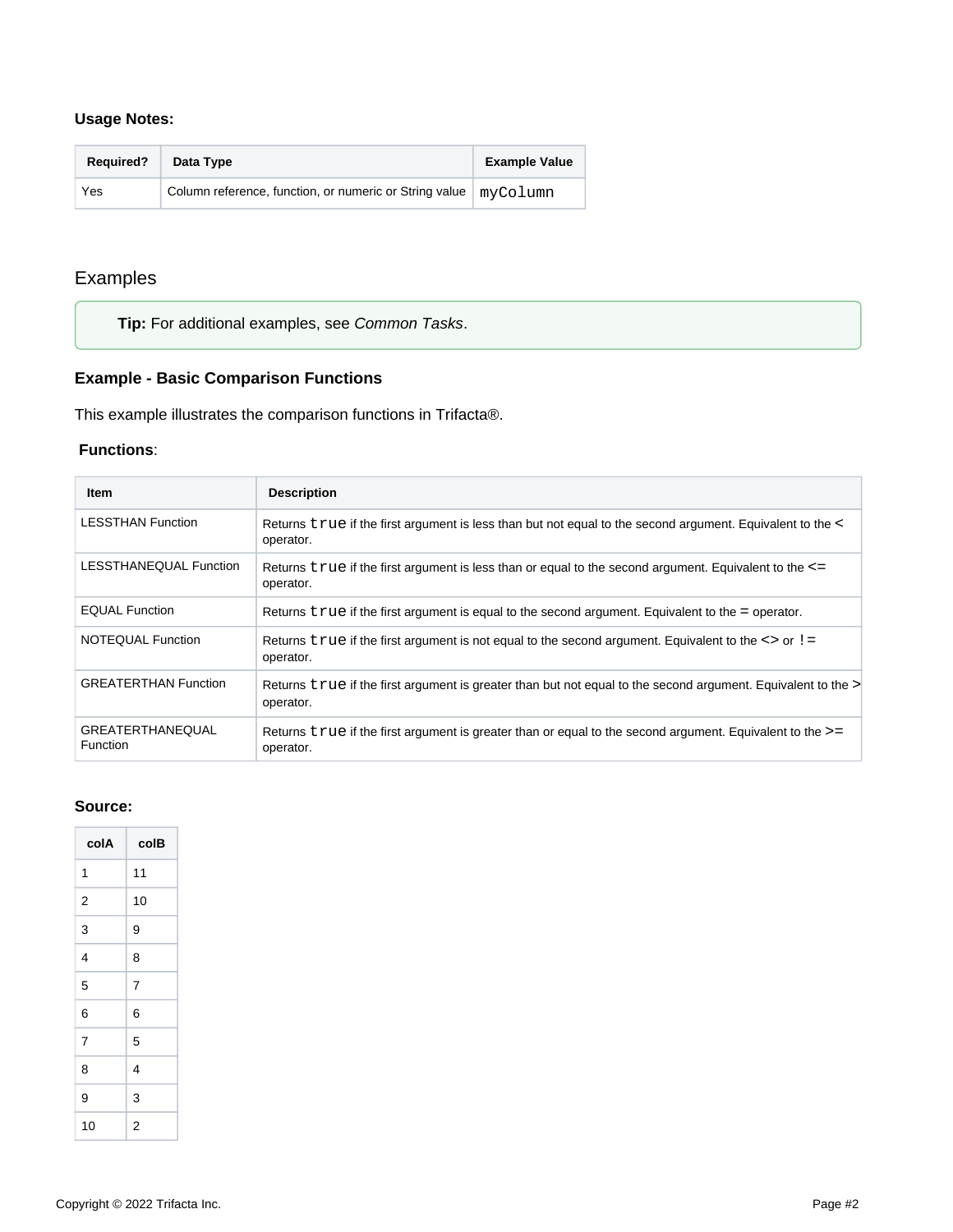## **Transformation:**

Add the following transforms to your recipe, one for each comparison function:

| <b>Transformation Name</b>    | New formula          |
|-------------------------------|----------------------|
| Parameter: Formula type       | Single row formula   |
| <b>Parameter: Formula</b>     | LESSTHAN(colA, colB) |
| Parameter: New column<br>name | '1t'                 |

| <b>Transformation Name</b>    | New formula               |
|-------------------------------|---------------------------|
| Parameter: Formula type       | Single row formula        |
| <b>Parameter: Formula</b>     | LESSTHANEOUAL(colA, colB) |
| Parameter: New column<br>name | 'lte'                     |

| <b>Transformation Name</b>    | New formula        |
|-------------------------------|--------------------|
| Parameter: Formula type       | Single row formula |
| Parameter: Formula            | EOUAL(colA, colB)  |
| Parameter: New column<br>name | 'eq'               |

| <b>Transformation Name</b>    | New formula          |
|-------------------------------|----------------------|
| Parameter: Formula type       | Single row formula   |
| Parameter: Formula            | NOTEQUAL(colA, colB) |
| Parameter: New column<br>name | 'neq'                |

| <b>Transformation Name</b>    | New formula             |
|-------------------------------|-------------------------|
| Parameter: Formula type       | Single row formula      |
| Parameter: Formula            | GREATERTHAN(colA, colB) |
| Parameter: New column<br>name | 'qt'                    |

| <b>Transformation Name</b>    | New formula                  |
|-------------------------------|------------------------------|
| Parameter: Formula type       | Single row formula           |
| <b>Parameter: Formula</b>     | GREATERTHANEQUAL(colA, colB) |
| Parameter: New column<br>name | 'qte'                        |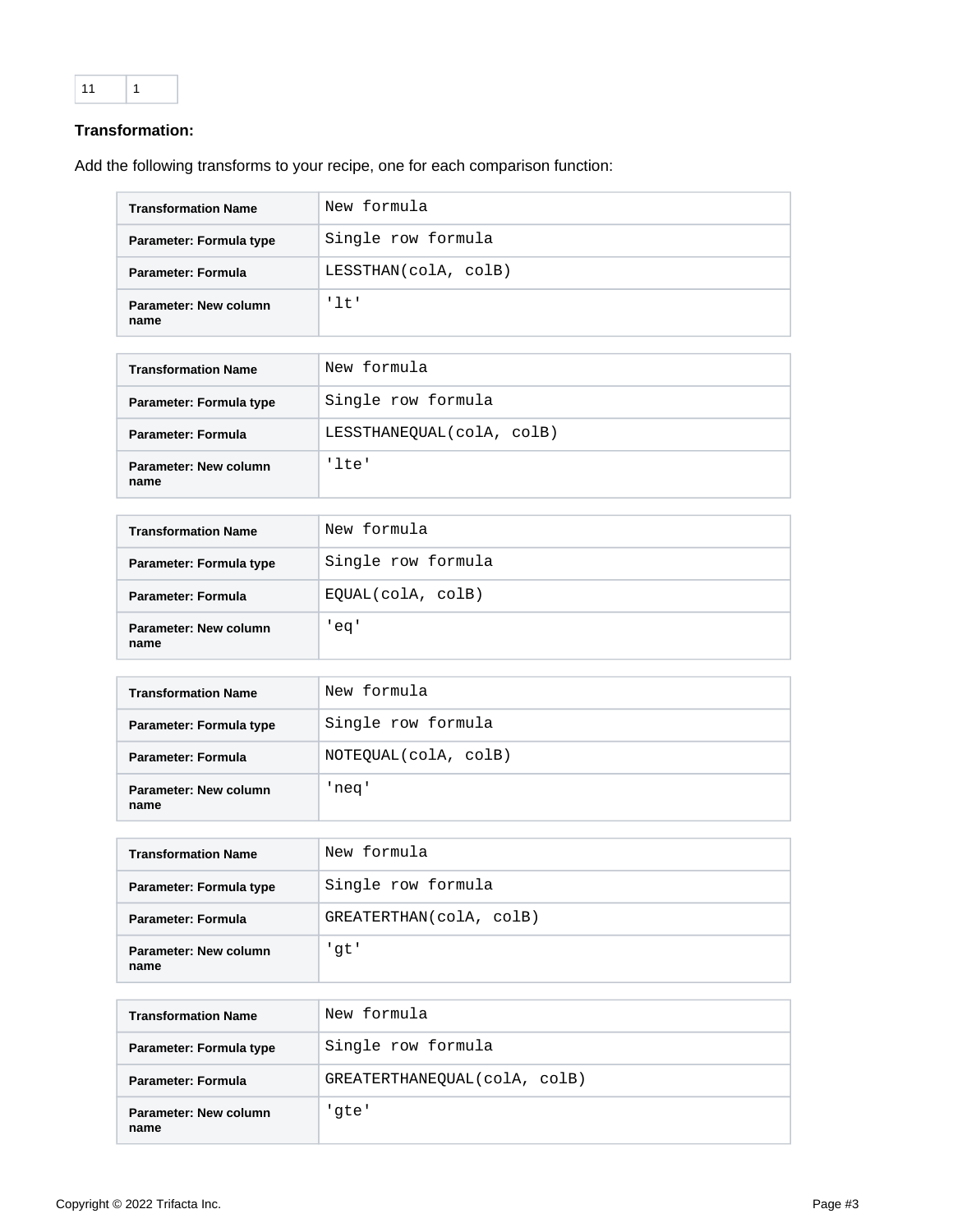#### **Results:**

| colA | colB | gte   | gt    | neq   | eq    | Ite   | It    |
|------|------|-------|-------|-------|-------|-------|-------|
| 1    | 11   | false | false | true  | false | true  | true  |
| 2    | 10   | false | false | true  | false | true  | true  |
| 3    | 9    | false | false | true  | false | true  | true  |
| 4    | 8    | false | false | true  | false | true  | true  |
| 5    | 7    | false | false | true  | false | true  | true  |
| 6    | 6    | true  | false | false | true  | true  | false |
| 7    | 5    | true  | true  | true  | false | false | false |
| 8    | 4    | true  | true  | true  | false | false | false |
| 9    | 3    | true  | true  | true  | false | false | false |
| 10   | 2    | true  | true  | true  | false | false | false |
| 11   | 1    | true  | true  | true  | false | false | false |

#### <span id="page-3-0"></span>**Example - Using Comparisons to Test Ranges**

This example demonstrates functions for comparing the relative values of two functions.

#### **Functions:**

| <b>Item</b>                         | <b>Description</b>                                                                                                           |
|-------------------------------------|------------------------------------------------------------------------------------------------------------------------------|
| LESSTHANEQUAL Function              | Returns $true$ if the first argument is less than or equal to the second argument. Equivalent to the $\le$ =<br>operator.    |
| <b>LESSTHAN Function</b>            | Returns true if the first argument is less than but not equal to the second argument. Equivalent to the <<br>operator.       |
| <b>GREATERTHANEQUAL</b><br>Function | Returns $true$ if the first argument is greater than or equal to the second argument. Equivalent to the $\ge$ =<br>operator. |
| <b>GREATERTHAN Function</b>         | Returns true if the first argument is greater than but not equal to the second argument. Equivalent to the<br>operator.      |

In the town of Circleville, citizens are allowed to maintain a single crop circle in their backyard, as long as it confirms to the town regulations. Below is some data on the size of crop circles in town, with a separate entry for each home. Limits are displayed in the adjacent columns, with the inclusive columns indicating whether the minimum or maximum values are inclusive.

**Tip:** As part of this exercise, you can see how to you can extend your recipe to perform some simple financial analysis of the data.

## **Source:**

| Location | Radius ft | minRadius ft | minInclusive | maxRadius ft | maxinclusive |
|----------|-----------|--------------|--------------|--------------|--------------|
| House1   | 55.5      | 10           | $\checkmark$ | 25           | N            |
| House2   | 12        | 10           | $\checkmark$ | 25           | N            |
| House3   | 14.25     | 10           |              | 25           | N            |
| House4   | 3.5       | 10           |              | 25           | N            |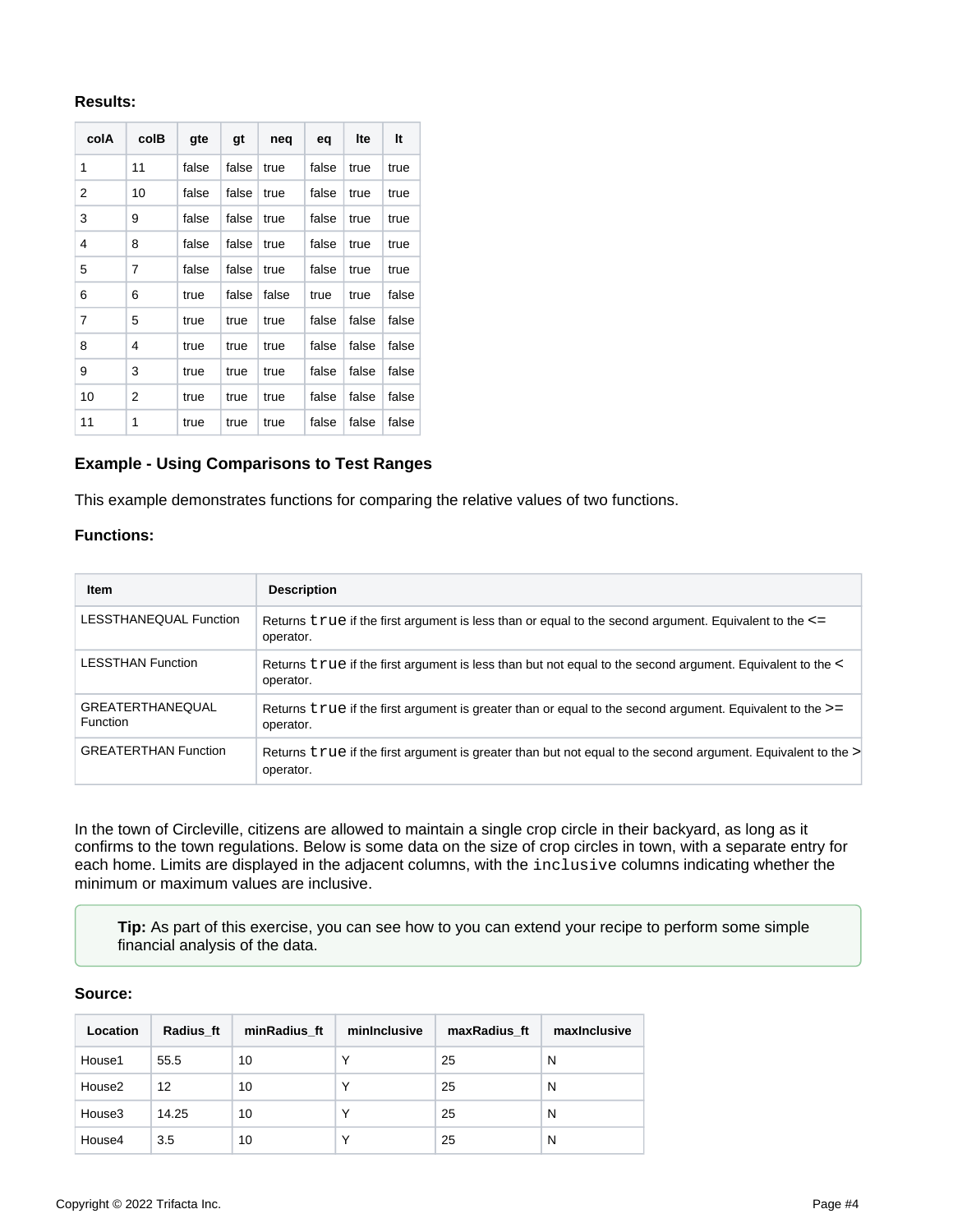|  | -- | __ |  | __ | n<br>$\cdot$ . |
|--|----|----|--|----|----------------|
|--|----|----|--|----|----------------|

#### **Transformation:**

After the data is loaded into the Transformer page, you can begin comparing column values:

| <b>Transformation Name</b>    | New formula                           |
|-------------------------------|---------------------------------------|
| Parameter: Formula type       | Single row formula                    |
| <b>Parameter: Formula</b>     | LESSTHANEQUAL(Radius_ft,minRadius_ft) |
| Parameter: New column<br>name | 'tooSmall'                            |

While accurate, the above transform does not account for the minInclusive value, which may be changed as part of your steps. Instead, you can delete the previous transform and use the following, which factors in the other column:

| <b>Transformation</b><br><b>Name</b> | New formula                                                                                                  |
|--------------------------------------|--------------------------------------------------------------------------------------------------------------|
| Parameter:<br>Formula type           | Single row formula                                                                                           |
| Parameter:<br><b>Formula</b>         | $IF(\text{minInclusive} == 'Y'.LESSTHANEOUAL(Radius ft.minRadius ft).$<br>LESSTHAN(Radius ft, minRadius ft)) |
| <b>Parameter: New</b><br>column name | 'tooSmall'                                                                                                   |

In this case, the IF function tests whether the minimum value is inclusive (values of 10 are allowed). If so, the LE SSTHANEQUAL function is applied. Otherwise, the LESSTHAN function is applied. For the maximum limit, the following step applies:

| <b>Transformation</b><br><b>Name</b> | New formula                                                                                                 |
|--------------------------------------|-------------------------------------------------------------------------------------------------------------|
| Parameter:<br>Formula type           | Single row formula                                                                                          |
| Parameter:<br><b>Formula</b>         | IF(maxInclusive == 'Y', GREATERTHANEOUAL(Radius ft,<br>maxRadius ft), GREATERTHAN(Radius ft, maxRadius ft)) |
| <b>Parameter: New</b><br>column name | 'tooBig'                                                                                                    |

Now, you can do some analysis of this data. First, you can insert a column containing the amount of the fine per foot above the maximum or below the minimum. Before the first derive command, insert the following, which is the fine (\$15.00) for each foot above or below the limits:

| <b>Transformation Name</b>    | New formula        |
|-------------------------------|--------------------|
| Parameter: Formula type       | Single row formula |
| <b>Parameter: Formula</b>     | 15                 |
| Parameter: New column<br>name | 'fineDollarsPerFt' |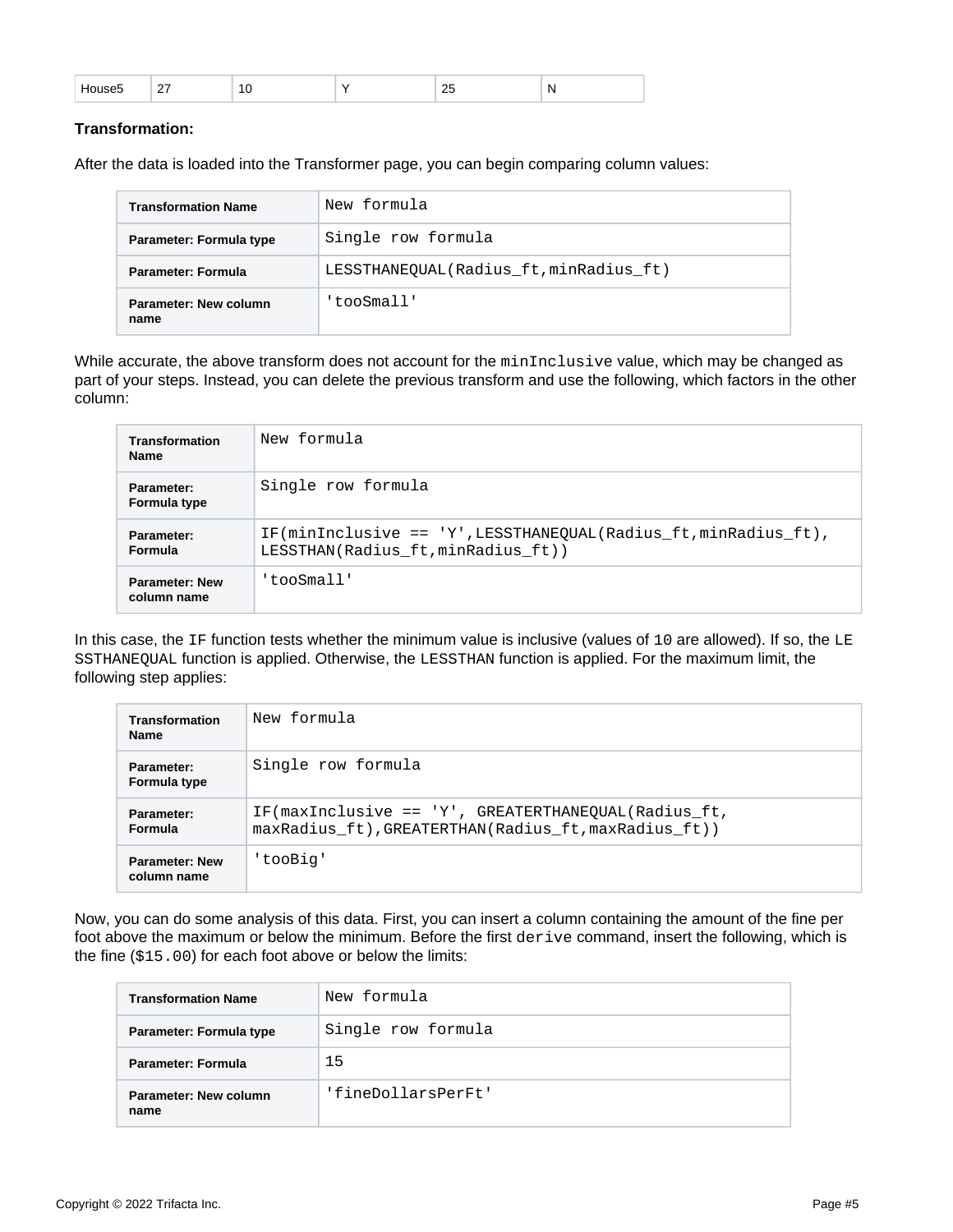At the end of the recipe, add the following new line, which calculates the fine for crop circles that are too small:

| <b>Transformation Name</b>           | New formula                                                                     |
|--------------------------------------|---------------------------------------------------------------------------------|
| Parameter: Formula<br>type           | Single row formula                                                              |
| Parameter: Formula                   | IF(tooSmall == 'true', (minRadius ft - Radius ft) $*$<br>fineDollarsPerFt, 0.0) |
| <b>Parameter: New</b><br>column name | 'fine Dollars'                                                                  |

The above captures the too-small violations. To also capture the too-big violations, change the above to the following:

| Transformation<br><b>Name</b>    | New formula                                                                                                                                               |
|----------------------------------|-----------------------------------------------------------------------------------------------------------------------------------------------------------|
| Parameter:<br>Formula type       | Single row formula                                                                                                                                        |
| Parameter:<br><b>Formula</b>     | IF(tooSmall == 'true', (minRadius ft - Radius ft) $*$<br>fineDollarsPerFt, if(tooBiq == 'true', (Radius ft -<br>maxRadius ft) * fineDollarsPerFt, '0.0')) |
| Parameter:<br>New column<br>name | 'fine Dollars'                                                                                                                                            |

In place of the original "false" expression (0.0), the above adds the test for the too-big values, so that all fines are included in a single column. You can reformat the fine\_Dollars column to be in dollar format:

| <b>Transformation Name</b> | Edit column with formula            |  |  |
|----------------------------|-------------------------------------|--|--|
| <b>Parameter: Columns</b>  | fine Dollars                        |  |  |
| Parameter: Formula         | NUMFORMAT(fine Dollars, '\$###.00') |  |  |

#### **Results:**

After you delete the columns used in the calculation and move the remaining ones, you should end up with a dataset similar to the following:

| Location           | fineDollarsPerFt | Radius ft | minRadius ft | mininclusive | maxRadius ft | maxinclusive | fineDollars |
|--------------------|------------------|-----------|--------------|--------------|--------------|--------------|-------------|
| House1             | 15               | 55.5      | 10           | $\check{ }$  | 25           | N            | \$457.50    |
| House2             | 15               | 12        | 10           | $\check{ }$  | 25           | N            | \$0.00      |
| House3             | 15               | 14.25     | 10           |              | 25           | N            | \$0.00      |
| House4             | 15               | 3.5       | 10           |              | 25           | N            | \$97.50     |
| House <sub>5</sub> | 15               | 27        | 10           |              | 25           | N            | \$30.00     |

Now that you have created all of the computations for generating these values, you can change values for minRa dius\_ft , maxRadius\_ft , and fineDollarsPerFt to analyze the resulting fine revenue. Before or after the transform where you set the value for fineDollarsPerFt, you can insert something like the following: